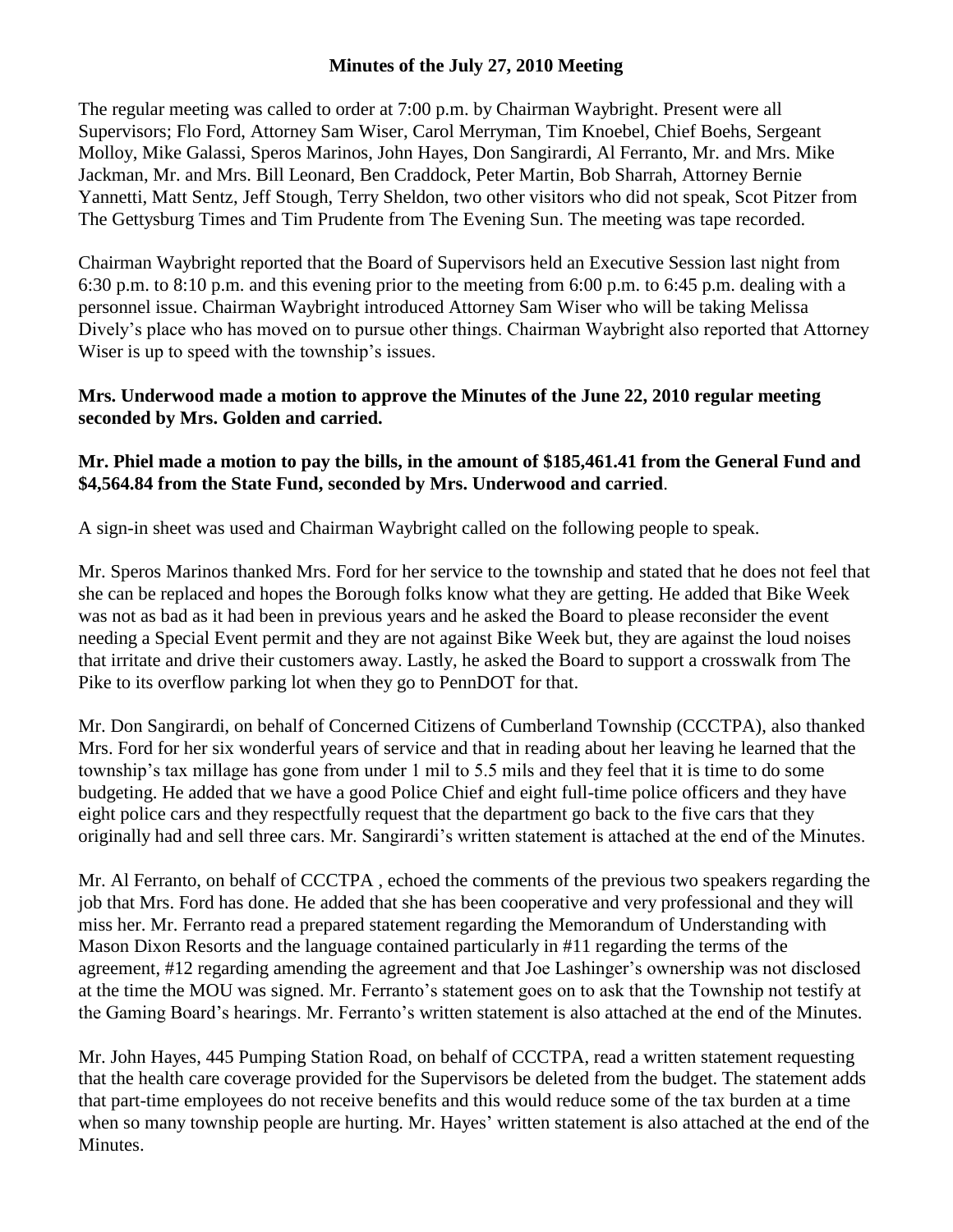Mr. Bill Leonard submitted another copy of his petition for the township to close Bream's Hill Road with Mrs. Anderson's signature along with her daughter who actually owns the property now. Mrs. Anderson has requested that the snow be removed to her driveway. Mr. Leonard verified that the petition represents every property owner on Bream's Hill Rd.

Mr. Matt Sentz, Barlow Fire Department, presented a six month report of fire activities including 81 calls, 4.12 minute response time, 12 people per call, 902 staff members and 1223 hours. He added for the same time period last year they had 64 calls, 4.09 minute response time, 9 people per call, and 568 staff members with a time of 754 hours. He added that calls have increased because of first alarm structure assignments into Gettysburg. He added that they ran 24 calls into Cumberland Township so far in 2010 and had run 20 calls for the same time last year. They have run a few less calls into Mt. Joy Township this year than they did last year. Lastly, he reported that their website is up and it is www.barlowfiredepartment.org.

Chief Boehs presented a written and oral report of police activities for the month of June including 558 complaints, 61 combined arrests, 100 traffic stops, 10 traffic accidents and 15,610 patrol miles. He added that they assisted other agencies 13 times and they were assisted 9 times. Mrs. Golden asked if there are any trends that the public should be aware of and Chief Boehs stated that there have been burglaries and break-ins. Chief Boehs also reported that Officer Tim Biggins is receiving a statewide Officer of the Year award from the American Legion and they will be going to Bedford where Tim will accept the award.

There was no old business on the agenda.

Mrs. Ford reported that there are bills in the State House and Senate proposing to force local governments to merge and consolidate under county administration and PSATS has written this Resolution to be sent to the state expressing the township's discontent over these bills. Mrs. Underwood stated that the opposition is to forced mergers and the Board continues to support voluntary mergers or consolidations of local government that are initiated at the local level and have the support of the residents of all affected municipalities. **Mrs. Underwood made a motion seconded by Mr. Shealer and carried to adopt Resolution 10-20 Opposition to Forced Local Government Mergers and Consolidation.**

Chairman Waybright also reported that sadly, Flo Ford has submitted a letter of resignation and is taking another position. He added that Flo has done a lot of good for Cumberland and all of the townships in the past six years and she will be missed. Chairman Waybright personally wished her well. Mrs. Ford stated that she will miss the township's residents, staff and the Board of Supervisors. **Mrs. Golden made a motion to accept with regret, Florence Ford's resignation as Township Manager. Mrs. Underwood seconded the motion and the motion carried.** Chairman Waybright reported that the Board is searching for an Interim Manager and hopes to have someone on board soon. He added that Mrs. Ford will be taking vacation time and will not be available for the public and the Township will be having a Good-Bye Party on Thursday, August  $12<sup>th</sup>$  from 11:00 a.m. until 2:00 p.m. if anyone would like to come.

Mr. Knoebel reported that the Gary and Joyce Maitland Sewage Planning Exemption is associated with a minor subdivision on Rt. 30 West and the exemption needs to be forwarded to PADEP for their approval, the paperwork is in order and Cumberland Township Authority has supplied the necessary willingness to serve letter and he recommended the approval. **Mr. Phiel made a motion, given the discussion at the workshop and on recommendation of the township's engineer, to approve the Gary and Joyce Maitland Sewage Planning Exemption seconded by Mrs. Golden and carried.**

Mr. Knoebel reported that the Grandview Station 3-Lot Subdivision Sewage Planning Exemption is associated with a subdivision on Biglerville Road that was given preliminary approval with one of the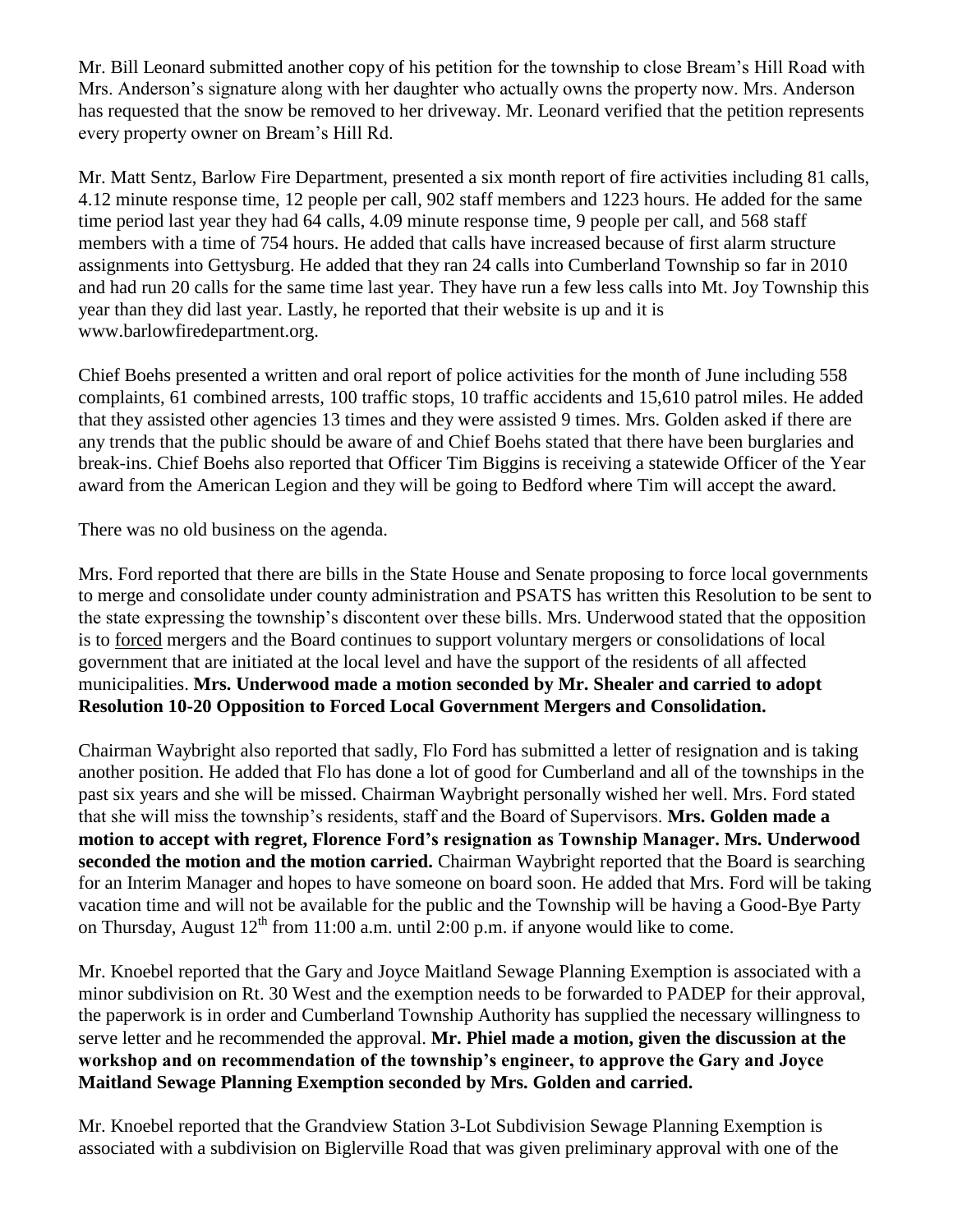conditions being sewage planning approval. He added that the exemption needs to be forwarded to PADEP for their approval, the paperwork is in order and Cumberland Township Authority has supplied the necessary willingness to serve letter and he recommended the approval. He added that, depending on the uses that eventually go on the lots; they may need to do additional sewage planning. **Mr. Shealer made a motion to approve the Grandview Station 3-Lot Sewage Planning Exemption to be forwarded to PADEP seconded by Mr. Phiel and carried.**

Mr. Knoebel reported that the Samuel Feldman Land Development Plan proposes the addition of a second dwelling on the Feldman property on White Oak Trail. He added that the Sewage Planning Module has been approved by PADEP and they have addressed his comments on the review letter dated July 21, 2010 and an amount for the bond has been established. He added that there is one waiver that needs to be acted on for the waiver of the submission of a Preliminary Plan and he would recommend that the waiver be granted. **Mrs. Underwood made a motion to approve the request for a waiver to the requirement to submit a Preliminary Plan (SALDO Section 303) on recommendation of the township engineer and Planning Commission seconded by Mrs. Golden and carried. Mr. Shealer made a motion to approve the Samuel Feldman Land Development Plan subject to the conditions outlined in the July 21, 2010 letter from the engineer. The motion was seconded by Mr. Phiel and carried.**

Mr. Knoebel reported that the Phase I Final Plan for St. Francis Xavier Church for their project located at the intersection of Table Rock Road and Boyd's School Road includes construction of the school, parking, entrances and improvements to the intersection. He added that the plan is not ready for approval but, the Board should authorize Attorney Wiser to work with the developer's attorney in preparing an agreement for the intersection improvements and sidewalk construction. **Mr. Shealer made a motion seconded by Mrs. Underwood and carried to authorize Attorney Wiser to work with the developer's attorney to prepare a developer's agreement.** 

Mr. Knoebel reported that the Board had denied the Preserves at Plum Run and Wayne and Susan Hill subdivision plans and the plans were then reinstated with a 90-day extension to address the water and sewer and they are currently trying to work out these details and are requesting another extension. **Mrs. Golden made a motion to grant a 90-day time extension for the Preserves at Plum Run and the Wayne and Susan Hill development seconded by Mr. Phiel and carried.**

Mr. Knoebel reported that the developer of Patriot's Choice wants to move forward with dedication of all streets in Phase I and a substantial portion of Phase II. He added that they are making progress on the punch list items, the amount of the maintenance bond has been established and as-built drawings have been received. He reported that there are issues with the handicap ramps that will need to be worked out. He added that all of this could be finished up and this could be ready for action at the August meeting. He recommended that the Board authorize Attorney Wiser to prepare the resolution for the adoption of the subject streets. Mrs. Golden pointed out that Mr. and Mrs. Mike Jackman, representing the Homeowner's Association, were present at the meeting. Mr. Knoebel stated that the acceptance of the streets is not being acted on tonight and that acceptance of the streets does not eliminate any bonding that is still in place for improvements that have not yet been completed and there are some drainage improvements that still need to be done at the site. Mr. Jackman stated that the homeowners have concerns and have an interest in the streets being completed properly. He added that he participated in a walk-through on June 9, 2010 and he had brought up three concerns at that time. He added that he had requested a copy of the punch list and he was assured that he would get it, that they had only reviewed the improvements made in 2010 mostly in Phase II and he wanted to look at Phase I again before final acceptance and the conditions of the sidewalks. He added that the sidewalks have been worked on; he did not receive the punch list and has not been invited to a walk-through of Phase I. He added that their attorney did write a letter to the township requesting this. Mr. Knoebel stated that he would give Mr. Jackman a copy of his July 21, 2010 letter and he will invite him to the walk-through of Phase I. **Mrs. Underwood made a motion to authorize**